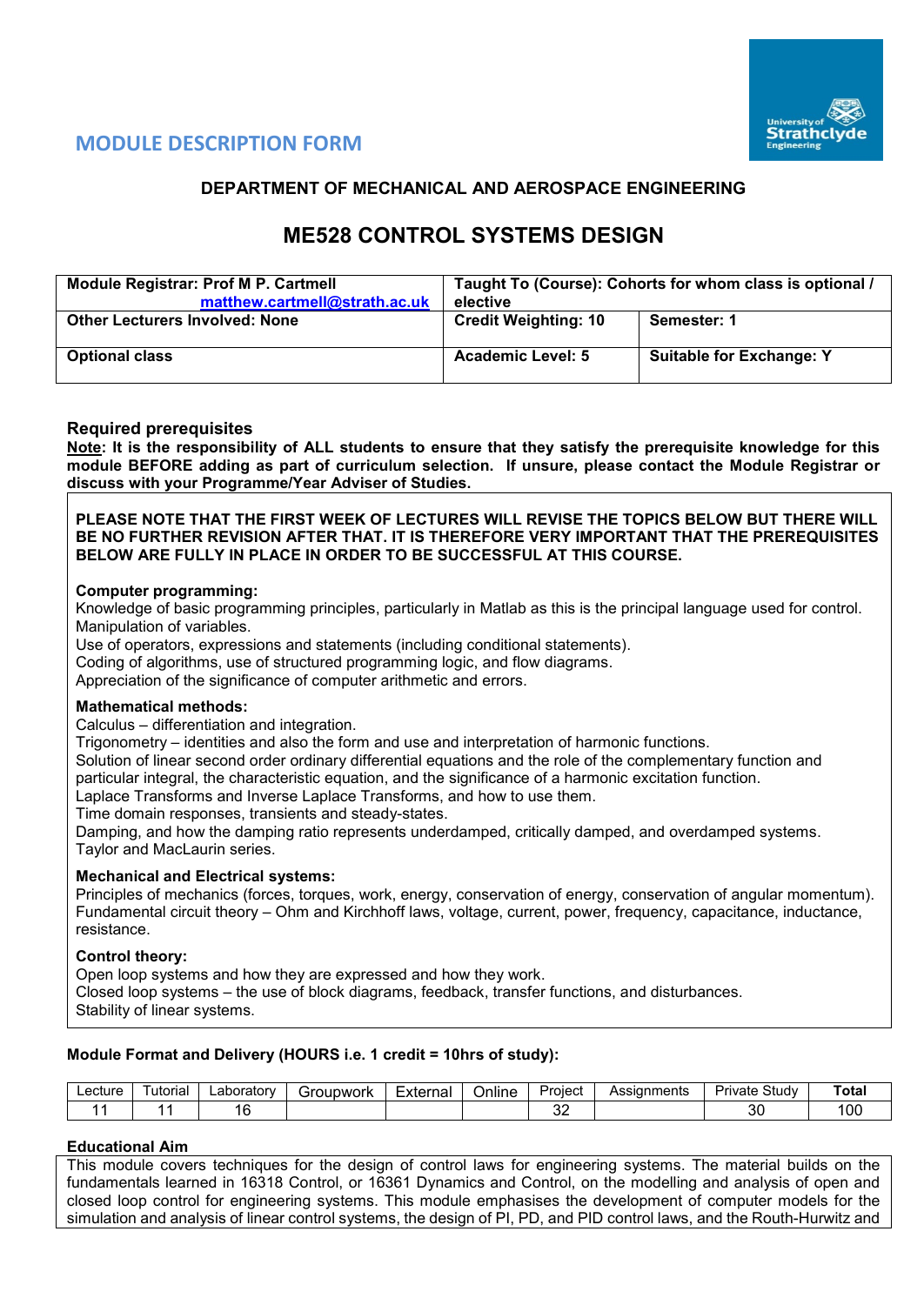Root Locus methods for calculating stability. Bode stability theory is also discussed, and the foundations of nonlinear control are introduced.

The education aims of the module are to:

- examine techniques for the analysis and understanding of the control of continuous-time linear systems,
- implement methods for determining the stability of a linear system, and interpreting what this may mean in practice,
- gain practice in developing computer models for linear systems, and in determining appropriate control techniques,
- introduce further stability theory, and nonlinear systems.

# **Learning Outcomes**

On completion of the module the student is expected to be able to:

LO1 Synthesise mathematical models for the dynamics, control, and stability of a range of engineering systems.

LO2 Analyse stability, and then appreciate what this information reveals systematically about practical performance.

LO3 Develop control laws for practical and contemporary engineering systems.

LO4 Understand the advantages and disadvantages of various controllers, and their impact on system performance.

## **Syllabus**

The module will teach the following:

- − Modelling of system dynamics through ordinary differential equation models and the use of Laplace transforms.
- − Construction of block diagrams and formal reduction techniques for complicated systems.
- − Calculation of stability by means of the Routh-Hurwitz method, the Root Locus method, and Bode stability theory.
- − Controllability and sensitivity of a systems dynamics to key parameters.
- The use of PI, PD, and PID controllers.
- Simulation and analysis of systems to be controlled using MATLAB / Simulink, including implementation of control laws.
- Fundamentals of nonlinear system control by means of Feedback Linearisation.

#### **Assessment of Learning Outcomes**

## **Criteria**

For each of the Module Learning Outcomes the following criteria will be used to make judgements on student learning:

LO1 – students' ability to:

- C1 Model system dynamics in the time domain and use Laplace transforms in practice.
- C2 Develop mathematical models for a range of different transfer functions and use them to determine, analytically and numerically, system outputs and overall control structures using block diagrams.

LO2 – students' ability to:

- C1 Determine if a system is Lyapunov stable, asymptotically stable, exponentially stable, or unstable.
- C2 Analyse the stability of practical systems employing the: a) Routh-Hurwitz theorem, b) Root Locus method, c) Bode stability in the frequency domain.

LO3 – students' ability to:

- C1 Design and tune PI/PD/PID controllers for a complex engineering system.
- C2 Understand how to use the Root Locus method in the context of pole placement.

LO4 – students' ability to:

- C1 Understand the advantages and disadvantages of using different methods to develop a control law for a closed loop feedback system of significant complexity.
- C2 Apply different controllers to a modelled engineering system in order to achieve a set of predefined goals for performance of the system and to be able to rationalise objectively how well the controllers behave.

The standards set for each criterion per Module Learning Outcome to achieve a pass grade are indicated on the assessment sheet for all assessment.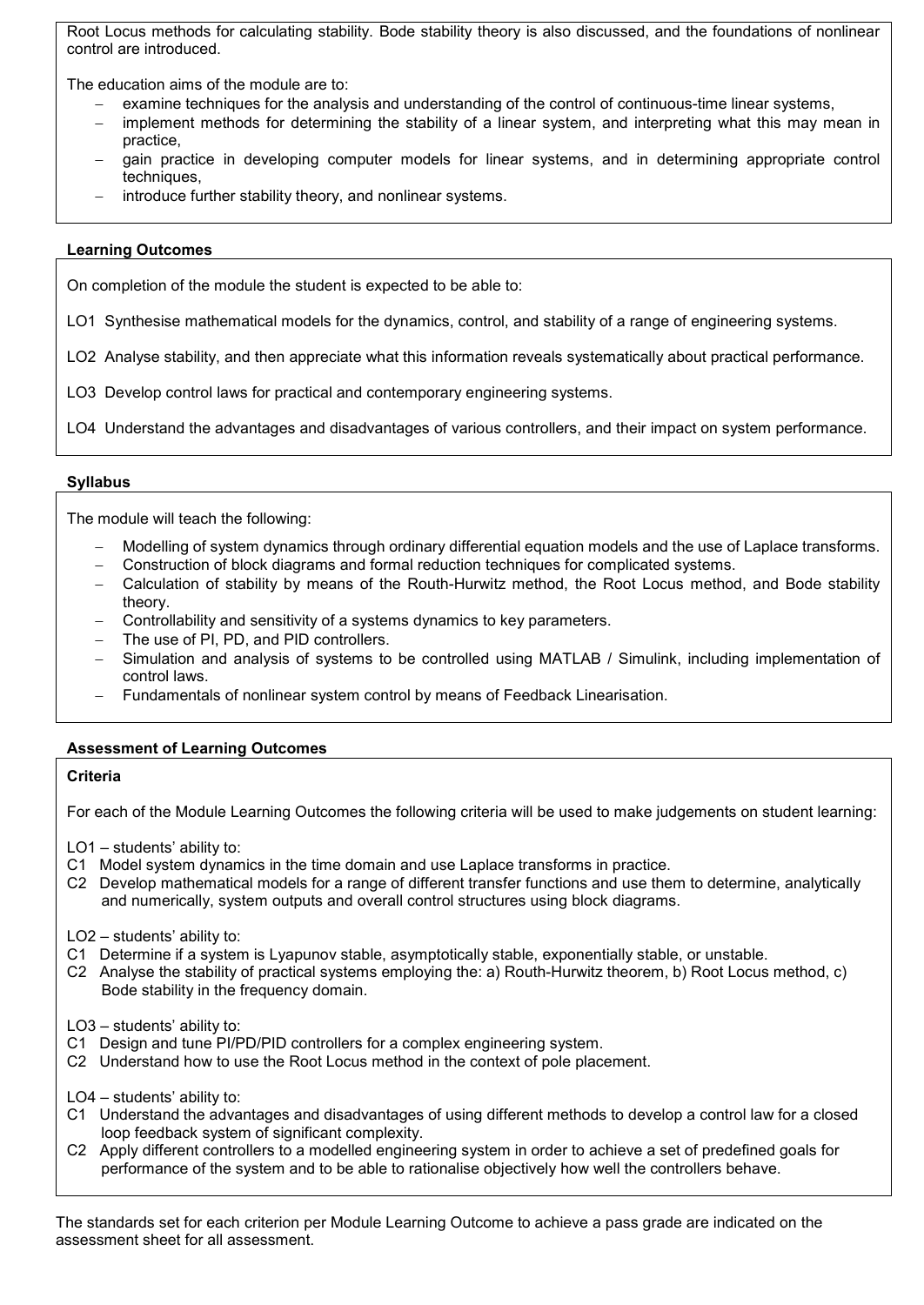#### **Principles of Assessment and Feedback**

*(within Assessment and Feedback Policy at: <https://www.strath.ac.uk/professionalservices/staff/policies/academic/> )*

Non-marked tutorial exercises offered throughout the course provide an informal first opportunity for students to implement methods and techniques learned through the lectures, and give a chance to receive immediate feedback through personal and online contact with the class instructor, as well as by peer discussion. Fully worked solutions to all tutorial questions are supplied and discussed, to encourage private study and learning.

An extended individual project encourages peer learning and problem-solving skills, and this is based upon the principles of authentic assessment. Additional facilitation and interim feedback is provided through the weekly project tutorials in the computing laboratory. Project marks and individualised feedback are communicated using Myplace, with a general discussion on the assessment methodology for the project and the examination provided in advance during the lectures. A 5-minute presentation on the project will be given to the class by each individual student at the end of the course. Written feedback on the presentation is included in the individual feedback statement provided to each student on his/her project report submission.

The individual project offers each student the chance to engage directly with the material within the course to solve a significant problem set to the class. The project assesses the students' ability to work independently and creatively to solve the problem set.

#### **Assessment Method(s) Including Percentage Breakdown and Duration of Exams** *(individual weightings)*

| <b>Examination</b> |          |          |           |        | Coursework |               | <b>Presentation</b> | <b>Project</b> |           |
|--------------------|----------|----------|-----------|--------|------------|---------------|---------------------|----------------|-----------|
| Number             | Month(s) | Duration | Weiahtina | Number | Weiahtina  | <b>Number</b> | Weiahtina           | Number         | Weighting |
|                    |          |          |           |        |            |               | 10%                 |                | 90%       |
|                    |          |          |           |        |            | *LO 1-4       |                     | $*$ LO 1-4     |           |

*\* L/Os: Indicate which Learning Outcomes (L01, L02, etc) are to be assessed by exam/coursework/practical/project as required.*

#### **Coursework / Submissions deadlines (***academic weeks***):**

Project deadline: week 11 Project presentations: week 10

**Resit Assessment Procedures:**

2hr examination in August diet

#### **PLEASE NOTE:**

**Students must gain a summative mark of 50% to pass the module. Students who fail the module at the first attempt will be re-assessed during the August diet. This re-assessment will consist entirely of an exam. No marks from any previous attempts will be transferred to a new resit attempt.**

#### **Recommended Reading**

**\*\*\*Purchase recommended \*\*Highly recommended reading \*For reference** 

*\* Modern Control Systems: International Edition*, 12th edition (2010), R Bishop and R Dorf, Pearson. ISBN-10: 0131383108, ISBN-13: 978-0131383104.

\* *Feedback Control of Dynamic Systems*, 7th edition (2014), G Franklin, J Powell and A Emani-Naeini. ISBN-10: 0135001501, ISBN-13: 978-0135001509.

\* *Control systems engineering*, 6th International edition (2011), N Nise, John Wiley & Sons Publishing. ISBN-10: 0470646128, ISBN-13: 978-0470646120

#### **Additional Student Feedback**

*(Please specify details of when additional feedback will be provided)*

| inte.<br>Jale | ime | .<br>NC<br>pom                                       |
|---------------|-----|------------------------------------------------------|
|               |     | $\cap$ heck u<br>webpages for details »<br>timetable |

Session: 2021/22

**Approved:**

**Course Director Signature: E Henderson**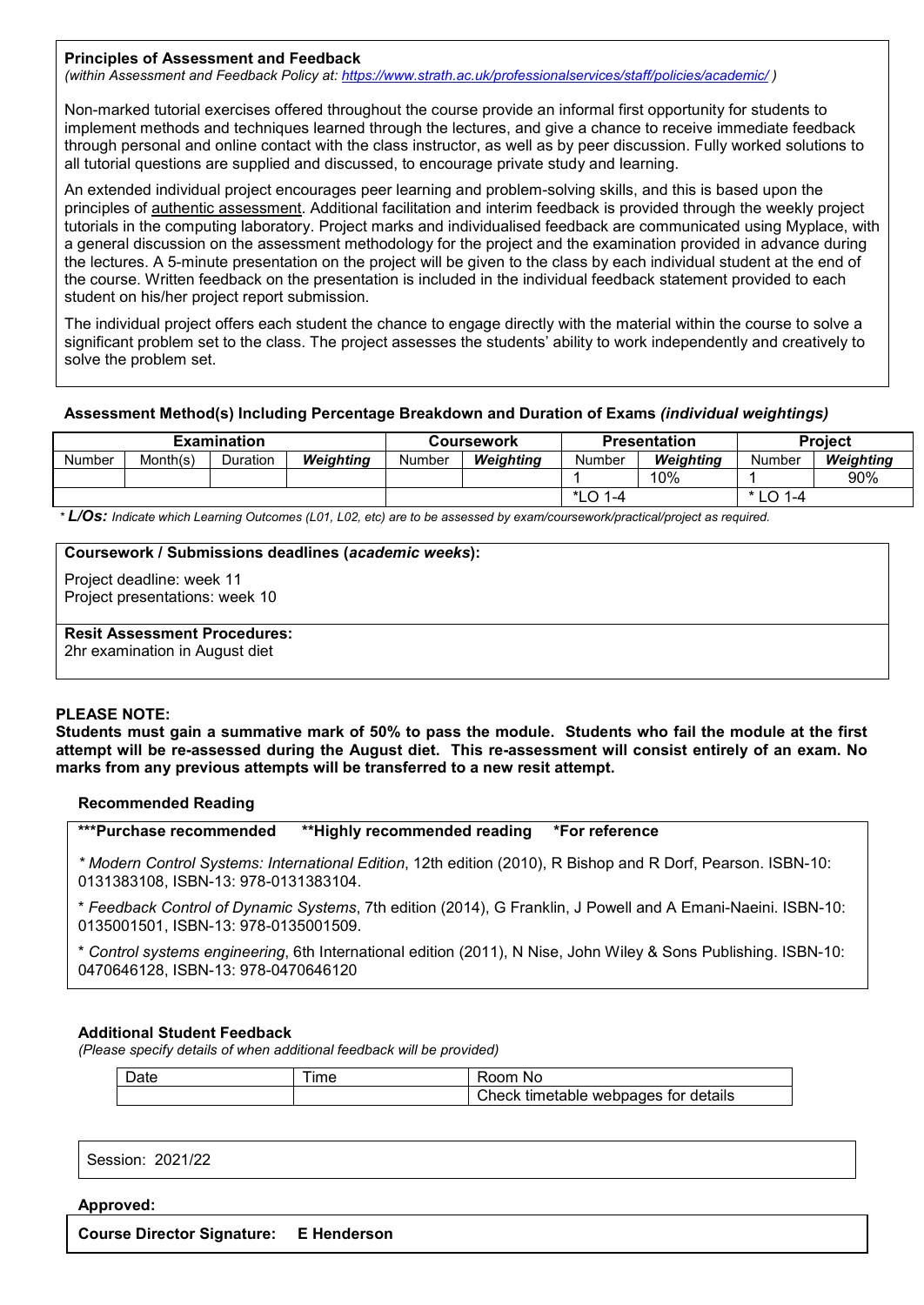**Date of Last Modifications: 31/08/2021**

(Updated July 2021)